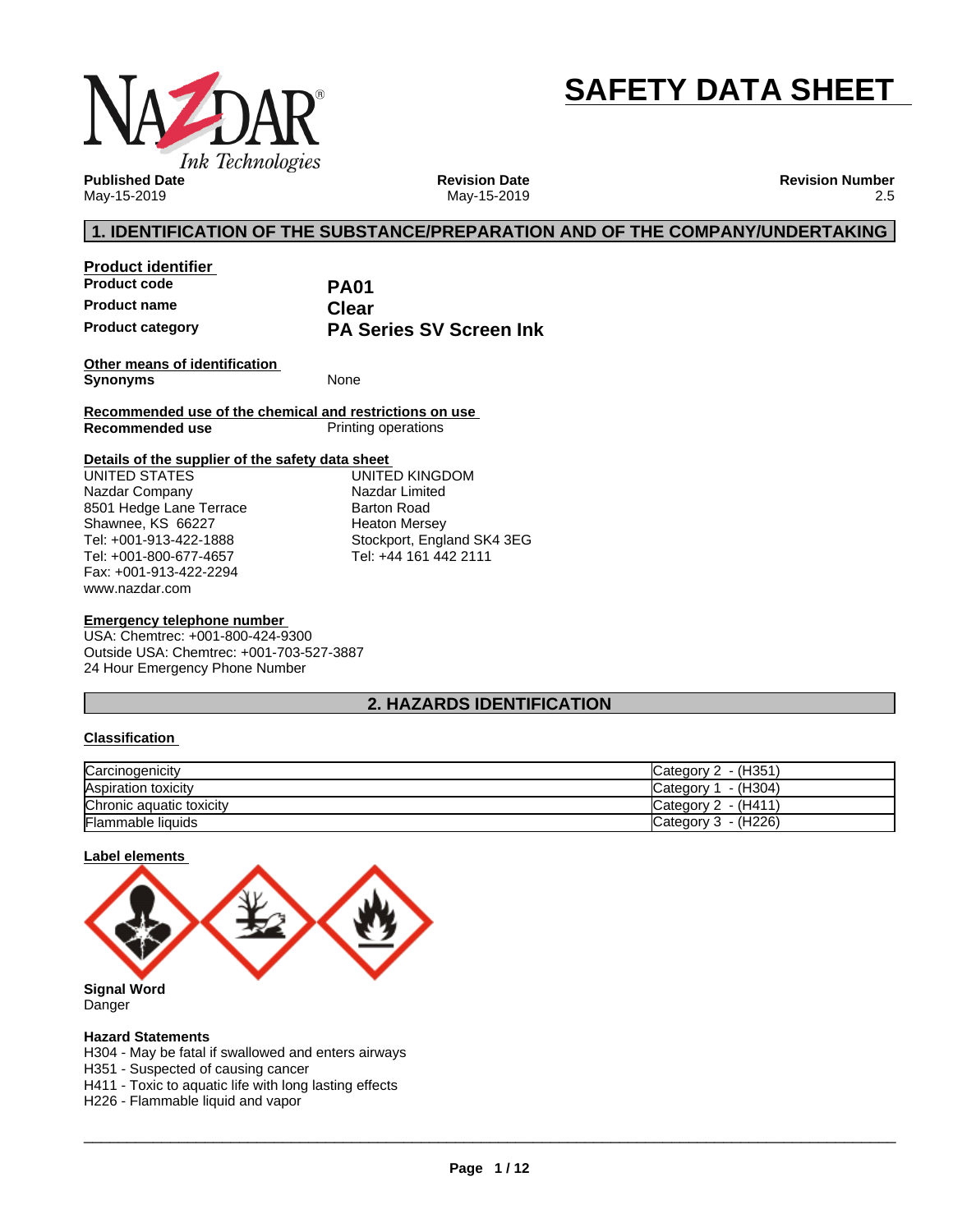### **Precautionary Statements**

P202 - Do not handle until all safety precautions have been read and understood

P280 - Wear protective gloves/protective clothing/eye protection/face protection

P308 + P313 - IF exposed or concerned: Get medical advice/attention

P273 - Avoid release to the environment

P331 - Do NOT induce vomiting

P233 - Keep container tightly closed

P403 + P235 - Store in a well-ventilated place. Keep cool

P210 - Keep away from heat, hot surfaces, sparks, open flames and other ignition sources. No smoking

### **Hazards not otherwise classified (HNOC)**

Causes mild skin irritation. Toxic to aquatic life.

### **3. COMPOSITION/INFORMATION ON INGREDIENTS**

#### **Mixture**

| <b>Component</b>                           | <b>CAS-No</b>  | Weight %  | Trade         | <b>Note</b> |
|--------------------------------------------|----------------|-----------|---------------|-------------|
|                                            |                |           | <b>Secret</b> |             |
| Solvent naphtha, petroleum, heavy aromatic | 64742-94-5     | $30 - 60$ |               |             |
| Solvent naphtha, petroleum, light aromatic | 64742-95-6     | $5 - 10$  | ÷             |             |
| $ 1,2,4$ -Trimethylbenzene (constituent)   | $95 - 63 - 6$  | l - 5     |               |             |
| Naphthalene (constituent)                  | $91 - 20 - 3$  | 1 - 5     |               |             |
| Xylenes (o-, m-, p- isomers)               | 1330-20-7      | 1 - 5     |               |             |
| 2-Methylnaphthalene (constituent)          | $91 - 57 - 6$  | - 5       |               |             |
| Ethyl benzene (constituent)                | $100 - 41 - 4$ |           |               |             |
| Cumene (constituent)                       | 98-82-8        | < 0.5     |               |             |

\*The exact percentage (concentration) of composition has been withheld as a trade secret.

*Note 1. Type of chemical: Constituent*

### **4. FIRST AID MEASURES**

#### **Description of first aid measures**

| <b>General Advice</b><br><b>Eye Contact</b>                                                                                                                                                                    | Show this safety data sheet to the doctor in attendance.<br>Immediately flush with plenty of water. After initial flushing, remove any contact lenses and<br>continue flushing for at least 15 minutes. Get medical attention if irritation develops and<br>persists. |
|----------------------------------------------------------------------------------------------------------------------------------------------------------------------------------------------------------------|-----------------------------------------------------------------------------------------------------------------------------------------------------------------------------------------------------------------------------------------------------------------------|
| Wash off immediately with soap and plenty of water for at least 15 minutes. Remove<br><b>Skin Contact</b><br>contaminated clothing. If irritation (redness, rash, blistering) develops, get medical attention. |                                                                                                                                                                                                                                                                       |
| Remove person to fresh air and keep comfortable for breathing. If breathing is irregular or<br><b>Inhalation</b><br>stopped, administer artificial respiration. Get medical attention immediately.             |                                                                                                                                                                                                                                                                       |
| <b>Ingestion</b>                                                                                                                                                                                               | Do NOT induce vomiting. Never give anything by mouth to an unconscious person. Call a<br>physician or poison control center immediately.                                                                                                                              |

**Most important symptoms and effects, both acute and delayed**

None under normal use conditions.

### **Indication of any immediate medical attention and special treatment needed**

**Notes to Physician** Treat symptomatically.

### **5. FIRE-FIGHTING MEASURES**

### **Suitable Extinguishing Media**

Foam. Carbon dioxide (CO2). Dry chemical. Water spray. Use extinguishing measures that are appropriate to local circumstances and the surrounding environment.

### **Unsuitable Extinguishing Media**

No information available.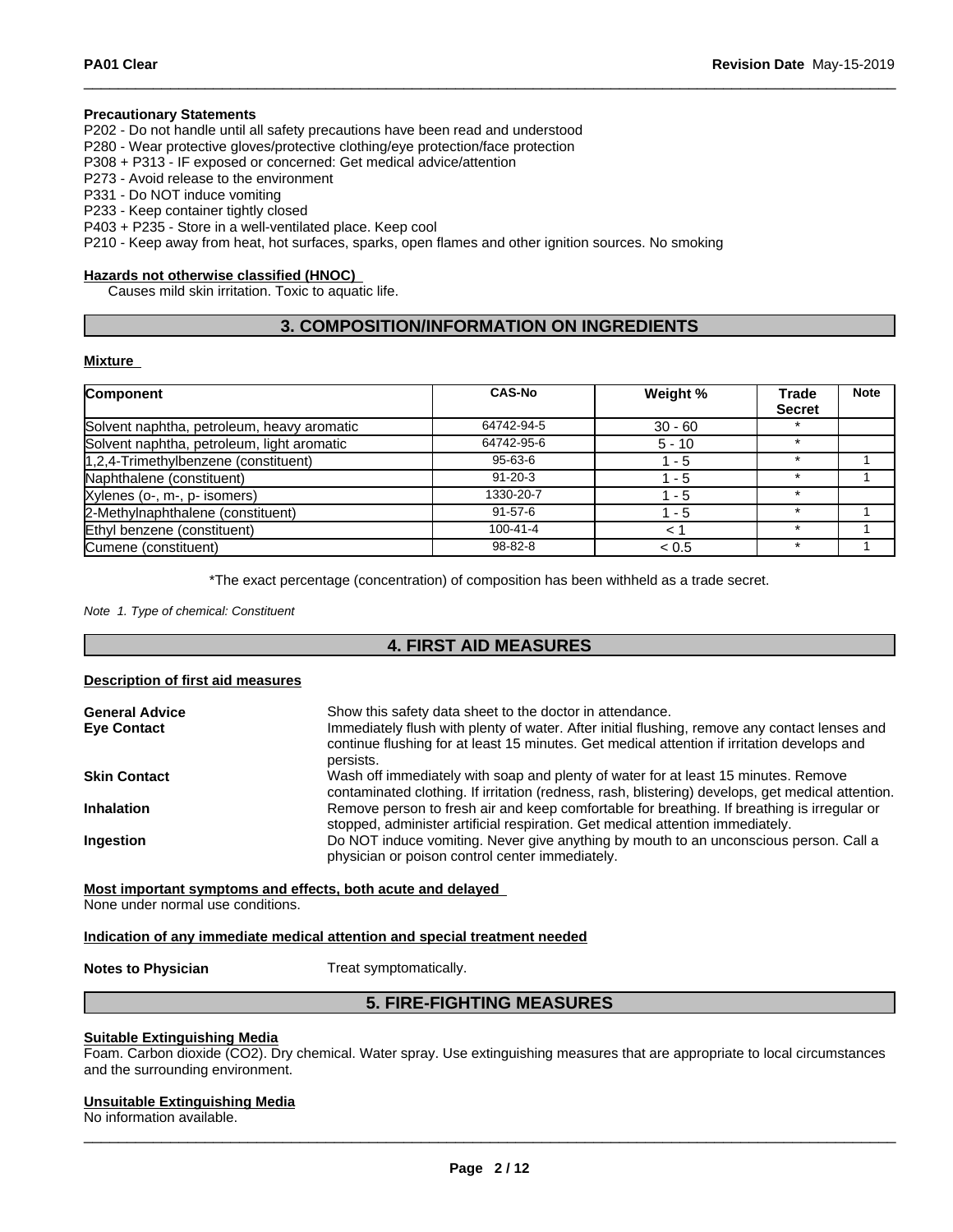### **Specific Hazards Arising from the Chemical**

Thermal decomposition can lead to release of irritating gases and vapors. May emit toxic fumes under fire conditions.

### **Protective Equipment and Precautions for Firefighters**

As in any fire, wear self-contained breathing apparatus pressure-demand, MSHA/NIOSH (approved or equivalent) and full protective gear. Cool containers / tanks with water spray. Sealed containers may rupture when heated.

### **6. ACCIDENTAL RELEASE MEASURES**

### **Personal precautions, protective equipment and emergency procedures**

**Personal Precautions** Remove all sources of ignition. Ventilate the area. Avoid contact with eyes, skin and clothing. Avoid breathing dust or vapor. Evacuate personnel to safe areas. Keep people away from and upwind of spill/leak.

#### **Environmental precautions**

Prevent product from entering drains. Prevent further leakage or spillage if safe to do so. Keep out of drains, sewers, ditches and waterways. Local authorities should be advised if significant spillages cannot be contained.

### **Methods and material for containment and cleaning up**

Contain spillage, and then collectwith non-combustible absorbent material, (e.g. sand, earth, diatomaceous earth, vermiculite) and place in container for disposal according to local / national regulations (see section 13). Use clean non-sparking tools to collect absorbed material.

### **7. HANDLING AND STORAGE**

#### **Precautions for safe handling**

Handling **Handling** Use personal protective equipment as required. Do not eat, drink or smoke when using this product. Ensure adequate ventilation.

#### **Conditions for safe storage, including any incompatibilities**

**Storage** Keep containers tightly closed in a dry, cool and well-ventilated place. Keep away from open flames, hot surfaces and sources of ignition. Keep container closed when not in use. Keep out of the reach of children.

**Incompatible Products** Strong acids. Strong bases. Strong oxidizing agents. Reducing agent.

### **8. EXPOSURE CONTROLS/PERSONAL PROTECTION**

### **Control parameters**

#### **Exposure limits**

| Component                         | <b>ACGIHTLV</b> |
|-----------------------------------|-----------------|
| Naphthalene (constituent)         | TWA: 10 ppm     |
| 191-20-3                          | <b>ISkin</b>    |
| Xylenes (o-, m-, p- isomers)      | TWA: 100 ppm    |
| 1330-20-7                         | STEL: 150 ppm   |
| 2-Methylnaphthalene (constituent) | TWA: 0.5 ppm    |
| 191-57-6                          | <b>ISkin</b>    |
| Ethyl benzene (constituent)       | TWA: 20 ppm     |
| 100-41-4                          |                 |
| Cumene (constituent)              | TWA: 50 ppm     |
| 98-82-8                           |                 |
|                                   |                 |
|                                   |                 |

| Component                    | <b>IOSHA PEL</b>             |
|------------------------------|------------------------------|
| Naphthalene (constituent)    | TWA: 10 ppm                  |
| $191 - 20 - 3$               | $TWA: 50$ mg/m <sup>3</sup>  |
| Xylenes (o-, m-, p- isomers) | ITWA: 100 ppm                |
| 1330-20-7                    | $TWA: 435$ ma/m <sup>3</sup> |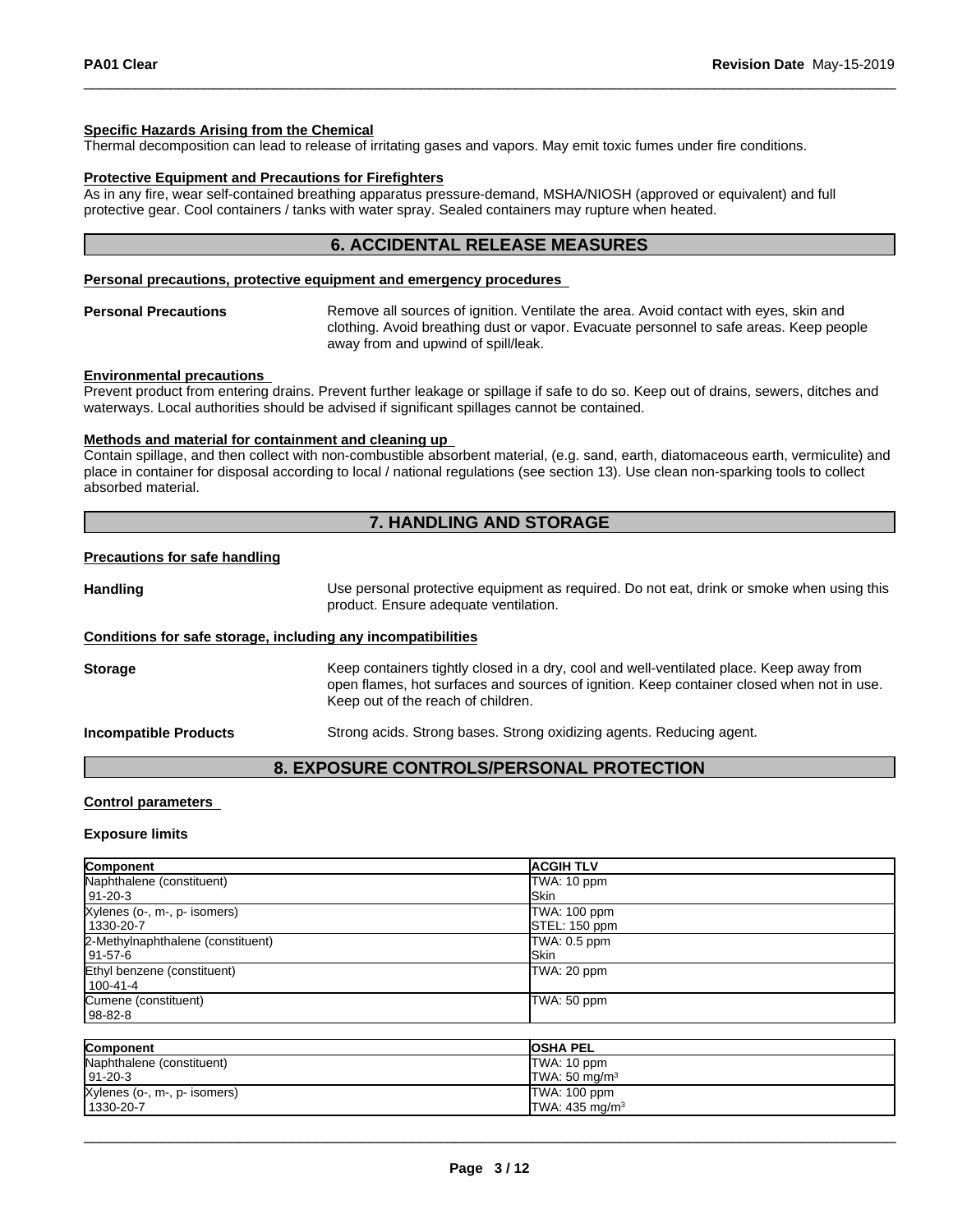| Ethyl benzene (constituent) | TWA: 100 ppm               |
|-----------------------------|----------------------------|
| 100-41-4                    | TWA: 435 mg/m <sup>3</sup> |
| Cumene (constituent)        | TWA: 50 ppm                |
| 98-82-8                     | TWA: 245 mg/m <sup>3</sup> |
|                             | <b>ISkin</b>               |

| <b>Component</b>             | <b>OSHA PEL (vacated)</b>   |  |
|------------------------------|-----------------------------|--|
| Naphthalene (constituent)    | TWA: 10 ppm                 |  |
| $91 - 20 - 3$                | TWA: 50 mg/m <sup>3</sup>   |  |
|                              | STEL: 15 ppm                |  |
|                              | STEL: 75 mg/m <sup>3</sup>  |  |
| Xylenes (o-, m-, p- isomers) | TWA: 100 ppm                |  |
| 1330-20-7                    | TWA: 435 mg/m <sup>3</sup>  |  |
|                              | STEL: 150 ppm               |  |
|                              | STEL: 655 mg/m <sup>3</sup> |  |
| Ethyl benzene (constituent)  | TWA: 100 ppm                |  |
| $100 - 41 - 4$               | TWA: 435 mg/m <sup>3</sup>  |  |
|                              | STEL: 125 ppm               |  |
|                              | STEL: 545 mg/m <sup>3</sup> |  |
| Cumene (constituent)         | TWA: 50 ppm                 |  |
| 98-82-8                      | TWA: 245 mg/m <sup>3</sup>  |  |
|                              | Skin                        |  |

| Component                         | <b>Ontario TWAEV</b> |
|-----------------------------------|----------------------|
| Naphthalene (constituent)         | TWA: 10 ppm          |
| 91-20-3                           | lSkin                |
| Xylenes (o-, m-, p- isomers)      | TWA: 100 ppm         |
| 1330-20-7                         | STEL: 150 ppm        |
| 2-Methylnaphthalene (constituent) | TWA: 0.5 ppm         |
| 91-57-6                           | lSkin                |
| Ethyl benzene (constituent)       | TWA: 20 ppm          |
| $100 - 41 - 4$                    |                      |
| Cumene (constituent)              | TWA: 50 ppm          |
| 98-82-8                           |                      |

| Component                    | <b>Mexico OEL (TWA)</b>            |
|------------------------------|------------------------------------|
| Naphthalene (constituent)    | TWA/VLE-PPT: 10 ppm                |
| $91 - 20 - 3$                | TWA/VLE-PPT: 50 mg/m <sup>3</sup>  |
|                              | STEL/PPT-CT: 15 ppm                |
|                              | STEL/PPT-CT: 75 mg/m <sup>3</sup>  |
| Xylenes (o-, m-, p- isomers) | TWA/VLE-PPT: 100 ppm               |
| 1330-20-7                    | TWA/VLE-PPT: 435 mg/m <sup>3</sup> |
|                              | STEL/PPT-CT: 150 ppm               |
|                              | STEL/PPT-CT: 655 mg/m <sup>3</sup> |
| Ethyl benzene (constituent)  | TWA/VLE-PPT: 100 ppm               |
| $100 - 41 - 4$               | TWA/VLE-PPT: 435 mg/m <sup>3</sup> |
|                              | STEL/PPT-CT: 125 ppm               |
|                              | STEL/PPT-CT: 545 mg/m <sup>3</sup> |
| Cumene (constituent)         | TWA/VLE-PPT: 50 ppm                |
| $98 - 82 - 8$                | TWA/VLE-PPT: 245 mg/m <sup>3</sup> |
|                              | STEL/PPT-CT: 75 ppm                |
|                              | STEL/PPT-CT: 365 mg/m <sup>3</sup> |

### **Appropriate engineering controls**

**Engineering Measures Provide a good standard of general ventilation. Natural ventilation is from doors, windows** etc. Controlled ventilation means air is supplied or removed by a powered fan. Users are advised to consider national Occupational Exposure Limits or other equivalent values. In case of insufficient ventilation, wear suitable respiratory equipment.

### **Individual protection measures, such as personal protective equipment**

| <b>Eve/Face Protection</b> | Wear safety glasses with side shields (or goggles). If splashes are likely to occur:. Wear<br>suitable face shield. Ensure that eyewash stations and safety showers are close to the<br>workstation location. |
|----------------------------|---------------------------------------------------------------------------------------------------------------------------------------------------------------------------------------------------------------|
| <b>Skin Protection</b>     | Wear impervious protective clothing, including boots, gloves, lab coat, apron or coveralls,                                                                                                                   |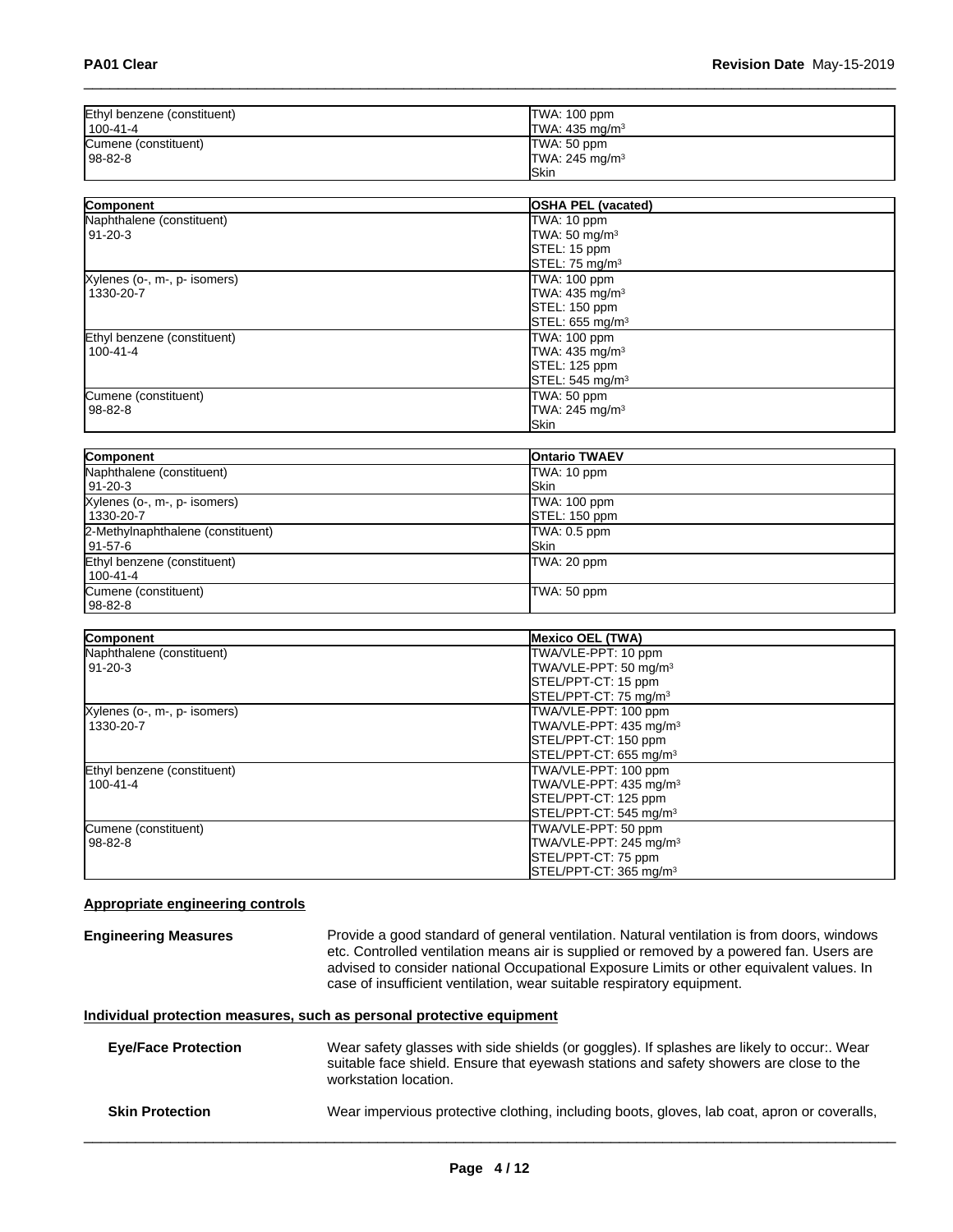|                               | as appropriate, to prevent skin contact.                                                                                                                                                                                                                                                                                                                                                                                                                                                                                                                                                                                                                                                                                                                                                                                      |
|-------------------------------|-------------------------------------------------------------------------------------------------------------------------------------------------------------------------------------------------------------------------------------------------------------------------------------------------------------------------------------------------------------------------------------------------------------------------------------------------------------------------------------------------------------------------------------------------------------------------------------------------------------------------------------------------------------------------------------------------------------------------------------------------------------------------------------------------------------------------------|
| <b>Hand Protection</b>        | Chemical resistant protective gloves.<br>Suitable materials also with prolonged, direct contact (Recommended: Protective index 6,<br>corresponding >480 minutes of permeation time): eg. nitrile rubber (0.4 mm), chloroprene<br>rubber (0.5 mm), polyvinylchloride (0.7 mm) and other<br>Supplementary note: The specifications are based on tests, literature data and information<br>of glove manufacturers. Taking into account the varying conditions, the practical usage of a<br>chemical-protective glove in practice may be much shorter than the permeation time<br>determined through testing.<br>Due to different glove types, the manufacturer's directions for use should be observed.<br>Replace gloves immediately when torn or any change in appearance is noticed such as<br>dimension, color, flexibility. |
| <b>Respiratory Protection</b> | If exposure limits are exceeded or irritation is experienced, NIOSH/MSHA approved<br>respiratory protection should be worn. Respiratory protection must be provided in<br>accordance with current local regulations. Selection of air-purifying or positive-pressure<br>supplied-air will depend on the specific operation and the potential airborne concentration of<br>the material.                                                                                                                                                                                                                                                                                                                                                                                                                                       |
|                               | General Hygiene Considerations Handle in accordance with good industrial hygiene and safety practice. Wash hands before<br>eating, drinking or smoking. Wash contaminated clothing before reuse. Avoid contact with<br>eyes, skin and clothing. Wear suitable gloves and eye/face protection. Regular cleaning of                                                                                                                                                                                                                                                                                                                                                                                                                                                                                                             |

### **9. PHYSICAL AND CHEMICAL PROPERTIES**

equipment, work area and clothing is recommended.

### **Information on basic physical and chemical properties**

| <b>Physical State</b><br>Odor          | <u>sival and shormoal proportion</u><br>Liquid<br>Characteristic | Appearance<br><b>Odor Threshold</b>    | <b>Colored Liquid</b><br>No information available |
|----------------------------------------|------------------------------------------------------------------|----------------------------------------|---------------------------------------------------|
|                                        |                                                                  |                                        |                                                   |
| <b>Property</b>                        | <b>Values</b>                                                    | Remarks • Method                       |                                                   |
| рH                                     |                                                                  | No data available                      |                                                   |
| <b>Melting Point / Freezing Point</b>  |                                                                  | No data available                      |                                                   |
| <b>Boiling Point / Boiling Range</b>   | > 149 °C / 300 °F                                                |                                        |                                                   |
| <b>Flash Point</b>                     | 49 °C / 120 °F                                                   | Setaflash closed cup                   |                                                   |
| <b>Evaporation rate</b>                |                                                                  | No data available                      |                                                   |
| <b>Flammability Limit in Air</b>       |                                                                  |                                        |                                                   |
| <b>Upper flammability limit</b>        |                                                                  | No data available                      |                                                   |
| Lower flammability limit               |                                                                  | No data available                      |                                                   |
| <b>Vapor Pressure</b>                  |                                                                  | No data available                      |                                                   |
| <b>Vapor Density</b>                   |                                                                  | No data available                      |                                                   |
| <b>Specific Gravity</b>                | 0.97                                                             |                                        |                                                   |
| <b>Water Solubility</b>                |                                                                  | No data available                      |                                                   |
| Solubility in other solvents           |                                                                  | No data available                      |                                                   |
| Partition coefficient: n-octanol/water |                                                                  | No data available                      |                                                   |
| <b>Autoignition Temperature</b>        |                                                                  | No data available<br>No data available |                                                   |
| <b>Decomposition temperature</b>       |                                                                  | No data available                      |                                                   |
| <b>Kinematic viscosity</b>             |                                                                  | No data available                      |                                                   |
| <b>Dynamic viscosity</b>               |                                                                  |                                        |                                                   |
| <b>Explosive Properties</b>            | No data available                                                |                                        |                                                   |
| <b>Oxidizing Properties</b>            | No data available                                                |                                        |                                                   |
|                                        |                                                                  |                                        |                                                   |
| <b>Other Information</b>               |                                                                  |                                        |                                                   |
|                                        |                                                                  |                                        |                                                   |
| <b>Photochemically Reactive</b>        | Yes                                                              |                                        |                                                   |
| <b>Weight Per Gallon (lbs/gal)</b>     | 8.06                                                             |                                        |                                                   |
| VOC by weight %                        | VOC by volume %                                                  | <b>VOC Ibs/gal</b>                     | <b>VOC grams/liter</b>                            |
| (less water)                           | (less water)                                                     | (less water)                           | (less water)                                      |
| 58.9                                   | 58.96                                                            | 4.75                                   | 569.61                                            |
|                                        |                                                                  |                                        |                                                   |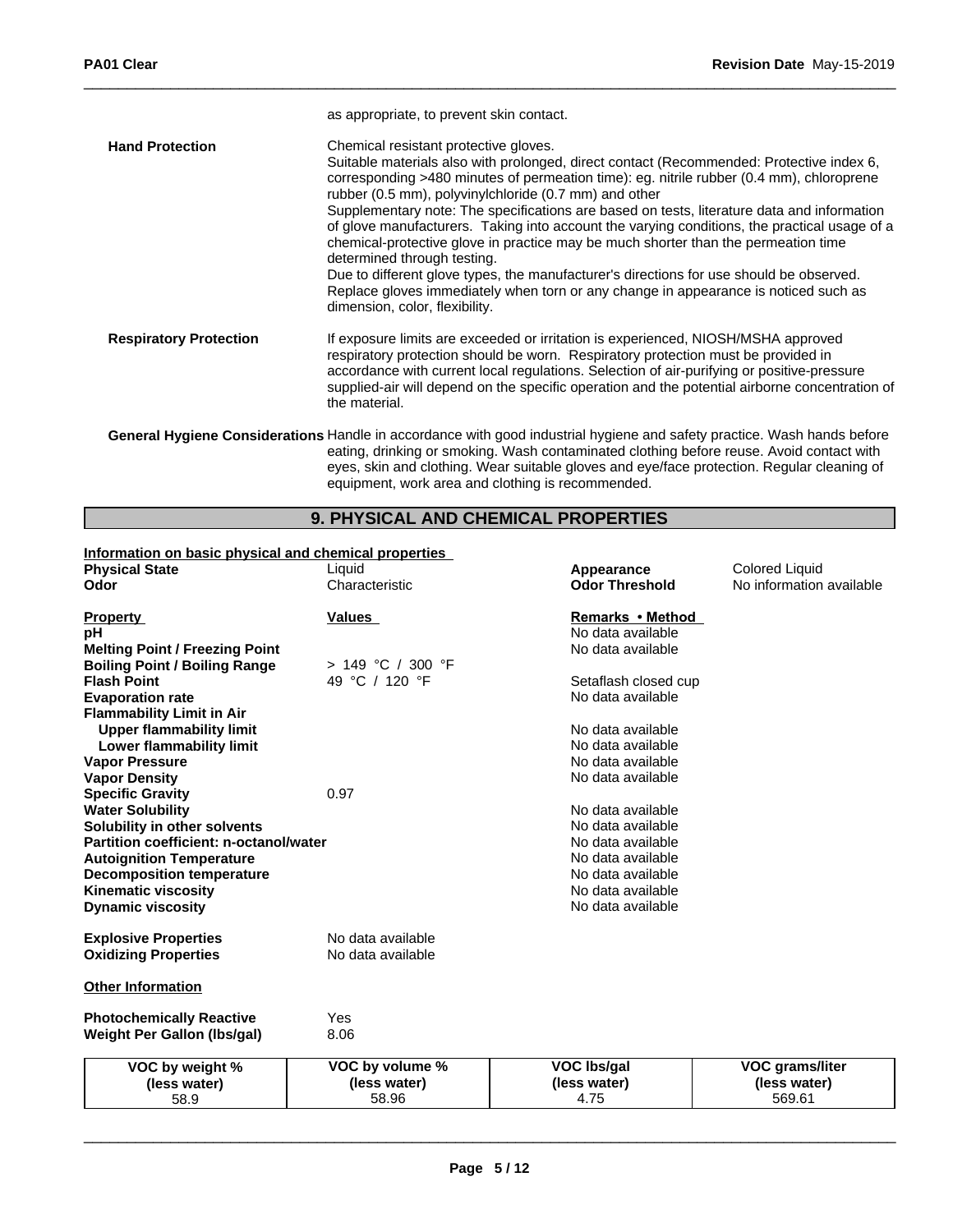### **10. STABILITY AND REACTIVITY**

### **Reactivity**

No information available.

### **Chemical stability**

Stable under normal conditions.

### **Possibility of Hazardous Reactions**

None under normal processing.

### **Conditions to avoid**

Keep away from open flames, hot surfaces and sources of ignition.

### **Incompatible materials**

Strong acids. Strong bases. Strong oxidizing agents. Reducing agent.

### **Hazardous Decomposition Products**

Thermal decomposition can lead to release of irritating gases and vapors. Carbon dioxide (CO2). Carbon monoxide.

### **11. TOXICOLOGICAL INFORMATION**

### **Information on likely routes of exposure**

| Inhalation          | Specific test data for the substance or mixture is not available. |
|---------------------|-------------------------------------------------------------------|
| <b>Eve Contact</b>  | Specific test data for the substance or mixture is not available. |
| <b>Skin Contact</b> | Specific test data for the substance or mixture is not available. |
| Ingestion           | Specific test data for the substance or mixture is not available. |

| Component                                                | <b>Oral LD50</b>     |
|----------------------------------------------------------|----------------------|
| Solvent naphtha, petroleum, heavy aromatic<br>64742-94-5 | $>$ 5000 mg/kg (Rat) |
| Solvent naphtha, petroleum, light aromatic<br>64742-95-6 | $= 8400$ mg/kg (Rat) |
| 1,2,4-Trimethylbenzene (constituent)<br>  95-63-6        | $=$ 3280 mg/kg (Rat) |
| Naphthalene (constituent)<br>91-20-3                     | $= 1110$ mg/kg (Rat) |
| Xylenes (o-, m-, p- isomers)<br>1330-20-7                | $=$ 3500 mg/kg (Rat) |
| 2-Methylnaphthalene (constituent)<br>  91-57-6           | $= 1630$ mg/kg (Rat) |
| Ethyl benzene (constituent)<br>100-41-4                  | $=$ 3500 mg/kg (Rat) |
| Cumene (constituent)<br> 98-82-8                         | $= 1400$ mg/kg (Rat) |

| Component                                                | Dermal LD50                         |  |
|----------------------------------------------------------|-------------------------------------|--|
| Solvent naphtha, petroleum, heavy aromatic<br>64742-94-5 | > 2 mL/kg (Rabbit)                  |  |
| Solvent naphtha, petroleum, light aromatic<br>64742-95-6 | > 2000 mg/kg (Rabbit)               |  |
| 1,2,4-Trimethylbenzene (constituent)<br>l 95-63-6        | > 3160 mg/kg (Rabbit)               |  |
| Naphthalene (constituent)<br>$91-20-3$                   | $= 1120$ mg/kg (Rabbit)             |  |
| Xylenes (o-, m-, p- isomers)<br>1330-20-7                | > 4350 mg/kg ( Rabbit )             |  |
| Ethyl benzene (constituent)<br>l 100-41-4                | $= 15400$ mg/kg (Rabbit)            |  |
| Cumene (constituent)<br>98-82-8                          | 12300 $\mu$ L/kg (Rabbit)           |  |
| Component                                                | <b>Inhalation LC50</b>              |  |
| Solvent naphtha, petroleum, heavy aromatic               | $>$ 590 mg/m <sup>3</sup> (Rat) 4 h |  |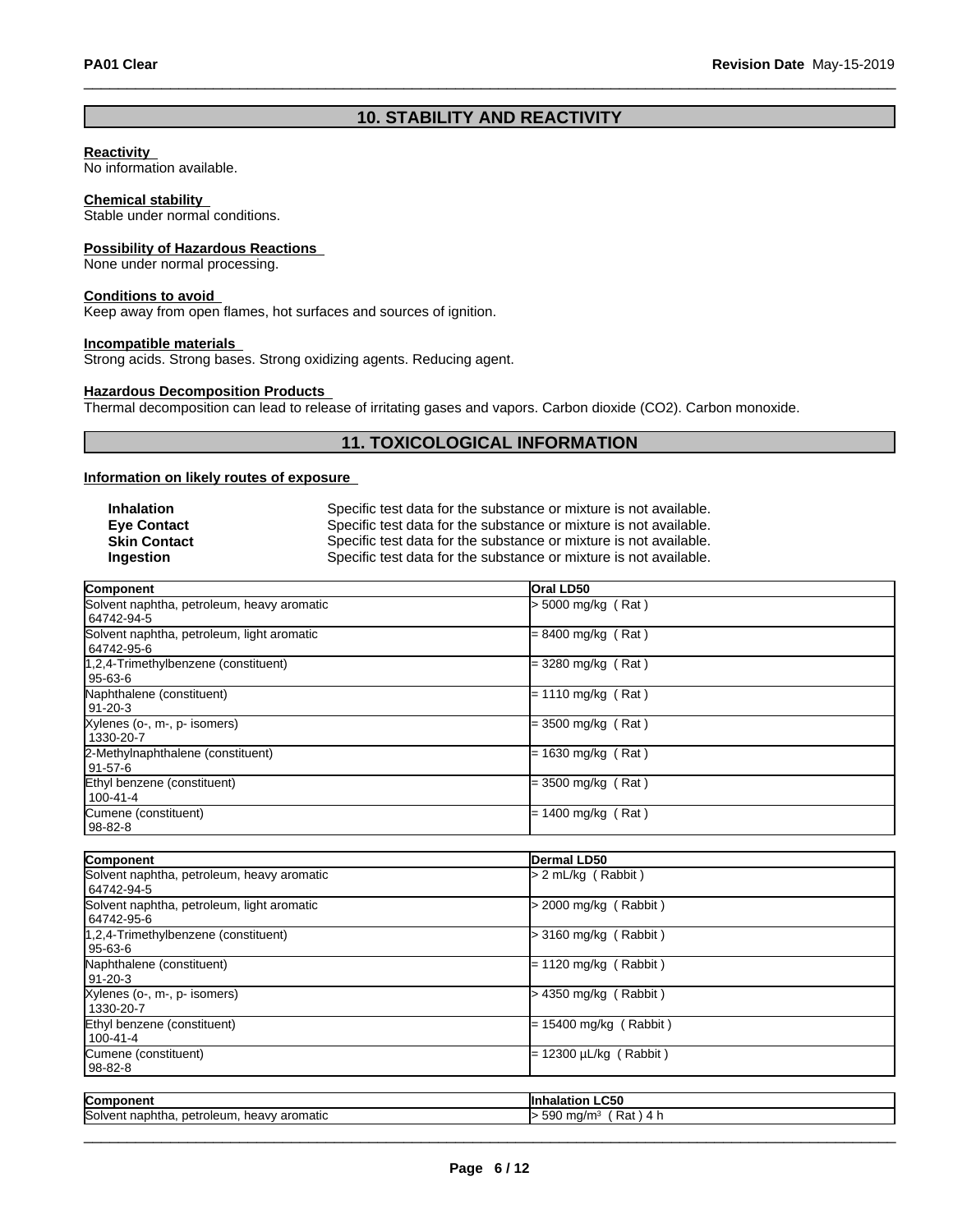| 64742-94-5                                 |                                     |
|--------------------------------------------|-------------------------------------|
| Solvent naphtha, petroleum, light aromatic | $= 3400$ ppm (Rat) 4 h              |
| 64742-95-6                                 |                                     |
| 1,2,4-Trimethylbenzene (constituent)       | $= 18$ g/m <sup>3</sup> (Rat) 4 h   |
| 95-63-6                                    |                                     |
| Naphthalene (constituent)                  | $>$ 340 mg/m <sup>3</sup> (Rat) 1 h |
| l 91-20-3                                  |                                     |
| Xylenes (o-, m-, p- isomers)               | $= 29.08$ mg/L (Rat) 4 h            |
| 1330-20-7                                  |                                     |
| Ethyl benzene (constituent)                | $= 17.4$ mg/L (Rat) 4 h             |
| 100-41-4                                   |                                     |
| Cumene (constituent)                       | > 3577 ppm (Rat) 6 h                |
| 98-82-8                                    |                                     |

### **Information on toxicological effects**

| <b>Symptoms</b> |
|-----------------|
|-----------------|

**Symptoms** Specific test data for the substance or mixture is not available.

### **Delayed and immediate effects as well as chronic effects from short and long-term exposure**

| <b>ACGIH</b>                                                                                |
|---------------------------------------------------------------------------------------------|
| The table below indicates whether each agency has listed any ingredient as a carcinogen.    |
| and enters airways. (based on components).                                                  |
| Specific test data for the substance or mixture is not available. May be fatal if swallowed |
| Specific test data for the substance or mixture is not available                            |
| Specific test data for the substance or mixture is not available.                           |
| Specific test data for the substance or mixture is not available.                           |
| Specific test data for the substance or mixture is not available.                           |
| cancer. (based on components).                                                              |
| Specific test data for the substance or mixture is not available. Suspected of causing      |
| Specific test data for the substance or mixture is not available.                           |
| Specific test data for the substance or mixture is not available.                           |
| Specific test data for the substance or mixture is not available.                           |
| Specific test data for the substance or mixture is not available.                           |
| Specific test data for the substance or mixture is not available.                           |
| Specific test data for the substance or mixture is not available.                           |
|                                                                                             |

| <b>Component</b>            | IACGIH |
|-----------------------------|--------|
| Naphthalene (constituent)   | IA3    |
| $ 91-20-3 $                 |        |
| Ethyl benzene (constituent) | ـ IA   |
| $1100 - 41 - 4$             |        |

| Component                   | <b>IIARC</b>     |
|-----------------------------|------------------|
| Naphthalene (constituent)   | Group 2B         |
| 91-20-3                     |                  |
| Ethyl benzene (constituent) | Group 2B         |
| 100-41-4                    |                  |
| Cumene (constituent)        | <b>IGroup 2B</b> |
| 98-82-8                     |                  |

| Component                 | <b>INTP</b>            |
|---------------------------|------------------------|
| Naphthalene (constituent) | Reasonably Anticipated |
| $191 - 20 - 3$            |                        |
| Cumene (constituent)      | Reasonably Anticipated |
| $ 98-82-8 $               |                        |

| Component                   | <b>losha</b> |
|-----------------------------|--------------|
| Naphthalene (constituent)   |              |
| $ 91-20-3 $                 |              |
| Ethyl benzene (constituent) |              |
| 100-41-4                    |              |
| Cumene (constituent)        |              |
| 98-82-8                     |              |

### **Numerical measures of toxicity - Product Information**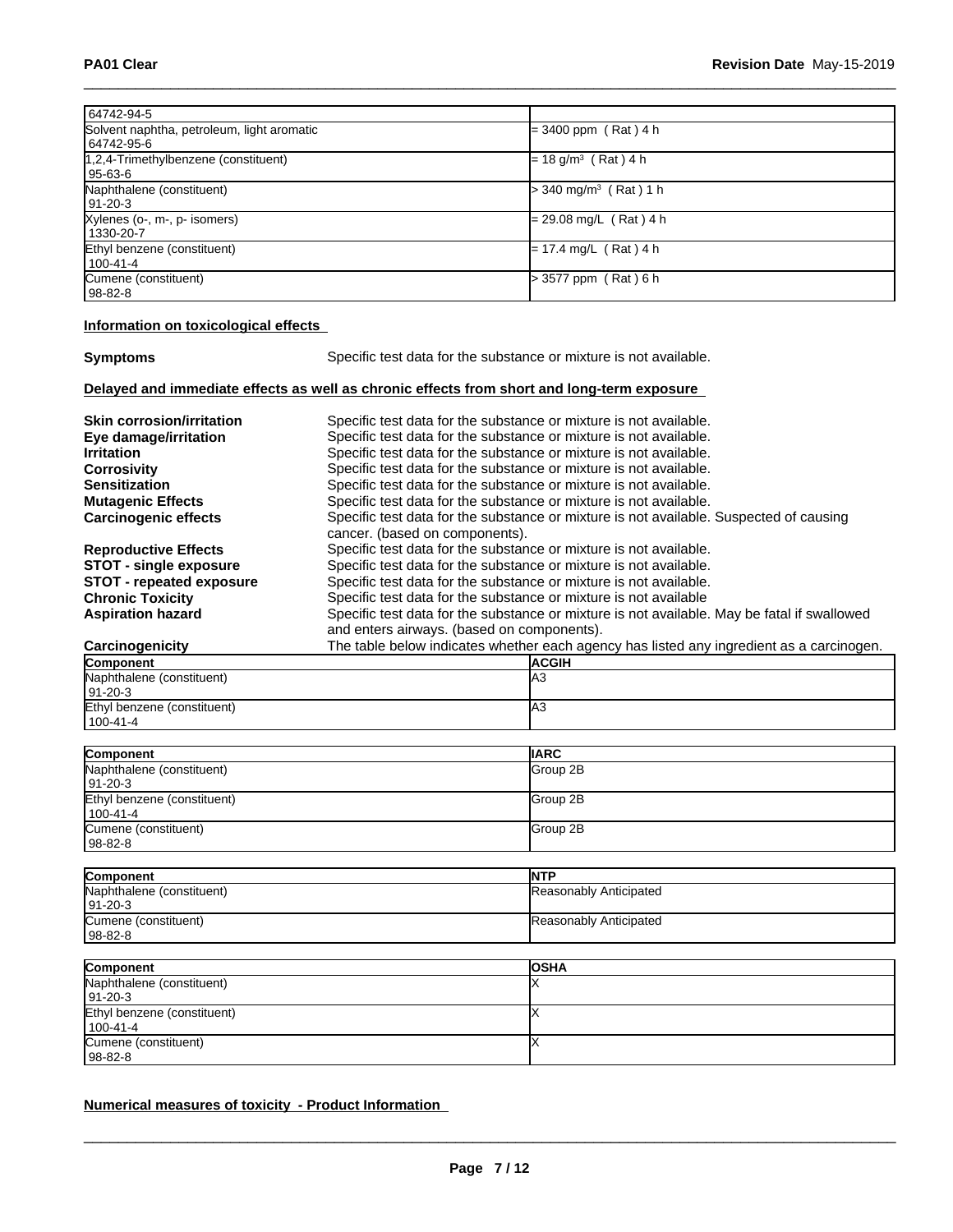| <b>Unknown Acute Toxicity</b>        | 0 % of the mixture consists of ingredient(s) of unknown toxicity             |
|--------------------------------------|------------------------------------------------------------------------------|
|                                      | The following values are calculated based on chapter 3.1 of the GHS document |
| ATEmix (oral)                        | 12,218.00 mg/kg                                                              |
| <b>ATEmix (dermal)</b>               | 39,019.00 mg/kg mg/l                                                         |
| <b>ATEmix (inhalation-dust/mist)</b> | 22.40 mg/l                                                                   |
| <b>ATEmix (inhalation-vapor)</b>     | 164.00 mg/l                                                                  |

### **12. ECOLOGICAL INFORMATION**

#### **Ecotoxicity**

Specific test data for the substance or mixture is not available. Toxic to aquatic life with long lasting effects. (based on components).

0 % of the mixture consists of component(s) of unknown hazards to the aquatic environment

| Component                                                | Algae/aquatic plants                                             |  |
|----------------------------------------------------------|------------------------------------------------------------------|--|
| Ethyl benzene (constituent)                              | 96h EC50 Pseudokirchneriella subcapitata: > 438 mg/L             |  |
| $100 - 41 - 4$                                           | 96h EC50 Pseudokirchneriella subcapitata: 1.7 - 7.6 mg/L static  |  |
|                                                          | 72h EC50 Pseudokirchneriella subcapitata: = 4.6 mg/L             |  |
|                                                          | 72h EC50 Pseudokirchneriella subcapitata: 2.6 - 11.3 mg/L static |  |
| Cumene (constituent)                                     | 72h EC50 Pseudokirchneriella subcapitata: = 2.6 mg/L             |  |
| 98-82-8                                                  |                                                                  |  |
|                                                          |                                                                  |  |
| Component                                                | <b>lFish</b>                                                     |  |
| Solvent naphtha, petroleum, heavy aromatic               | 96h LC50 Pimephales promelas: = 19 mg/L (static)                 |  |
| 64742-94-5                                               | 96h LC50 Oncorhynchus mykiss: = 2.34 mg/L                        |  |
|                                                          | 96h LC50 Lepomis macrochirus: = 1740 mg/L (static)               |  |
|                                                          | 96h LC50 Pimephales promelas: $=$ 45 mg/L (flow-through)         |  |
|                                                          | 96h LC50 Pimephales promelas: = 41 mg/L                          |  |
| Solvent naphtha, petroleum, light aromatic<br>64742-95-6 | 96h LC50 Oncorhynchus mykiss: = 9.22 mg/L                        |  |
| 1,2,4-Trimethylbenzene (constituent)<br>95-63-6          | 96h LC50 Pimephales promelas: 7.19 - 8.28 mg/L (flow-through)    |  |
| Naphthalene (constituent)                                | 96h LC50 Pimephales promelas: 5.74 - 6.44 mg/L (flow-through)    |  |
| 91-20-3                                                  | 96h LC50 Pimephales promelas: = 1.99 mg/L (static)               |  |
|                                                          | 96h LC50 Lepomis macrochirus: = 31.0265 mg/L (static)            |  |
|                                                          | 96h LC50 Oncorhynchus mykiss: = 1.6 mg/L (flow-through)          |  |
|                                                          | 96h LC50 Oncorhynchus mykiss: 0.91 - 2.82 mg/L (static)          |  |
| Xylenes (o-, m-, p- isomers)                             | 96h LC50 Oncorhynchus mykiss: 2.661 - 4.093 mg/L (static)        |  |
| 1330-20-7                                                | 96h LC50 Lepomis macrochirus: 7.711 - 9.591 mg/L (static)        |  |
|                                                          | 96h LC50 Lepomis macrochirus: 13.1 - 16.5 mg/L (flow-through)    |  |
|                                                          | 96h LC50 Poecilia reticulata: 30.26 - 40.75 mg/L (static)        |  |
|                                                          | 96h LC50 Oncorhynchus mykiss: 13.5 - 17.3 mg/L                   |  |
|                                                          | 96h LC50 Lepomis macrochirus: = 19 mg/L                          |  |
|                                                          | 96h LC50 Cyprinus carpio: = 780 mg/L (semi-static)               |  |
|                                                          | 96h LC50 Cyprinus carpio: > 780 mg/L                             |  |
|                                                          | 96h LC50 Pimephales promelas: = 13.4 mg/L (flow-through)         |  |
|                                                          | 96h LC50 Pimephales promelas: 23.53 - 29.97 mg/L (static)        |  |
| Ethyl benzene (constituent)                              | 96h LC50 Pimephales promelas: 7.55 - 11 mg/L (flow-through)      |  |
| $100 - 41 - 4$                                           | 96h LC50 Poecilia reticulata: = 9.6 mg/L (static)                |  |
|                                                          | 96h LC50 Oncorhynchus mykiss: 11.0 - 18.0 mg/L (static)          |  |
|                                                          | 96h LC50 Pimephales promelas: 9.1 - 15.6 mg/L (static)           |  |
|                                                          | 96h LC50 Oncorhynchus mykiss: = 4.2 mg/L (semi-static)           |  |
|                                                          | 96h LC50 Lepomis macrochirus: = 32 mg/L (static)                 |  |
| Cumene (constituent)                                     | 96h LC50 Oncorhynchus mykiss: $= 4.8$ mg/L (flow-through)        |  |
| 98-82-8                                                  | 96h LC50 Poecilia reticulata: = 5.1 mg/L (semi-static)           |  |
|                                                          | 96h LC50 Pimephales promelas: 6.04 - 6.61 mg/L (flow-through)    |  |
|                                                          | 96h LC50 Oncorhynchus mykiss: = 2.7 mg/L (semi-static)           |  |
|                                                          |                                                                  |  |

| Component                                  | <b>ICrustacea</b>                      |
|--------------------------------------------|----------------------------------------|
| Solvent naphtha, petroleum, heavy aromatic | $ 48h$ EC50 Daphnia magna: = 0.95 mg/L |
| 64742-94-5                                 |                                        |
| Solvent naphtha, petroleum, light aromatic | 48h EC50 Daphnia magna: $= 6.14$ mg/L  |
| 64742-95-6                                 |                                        |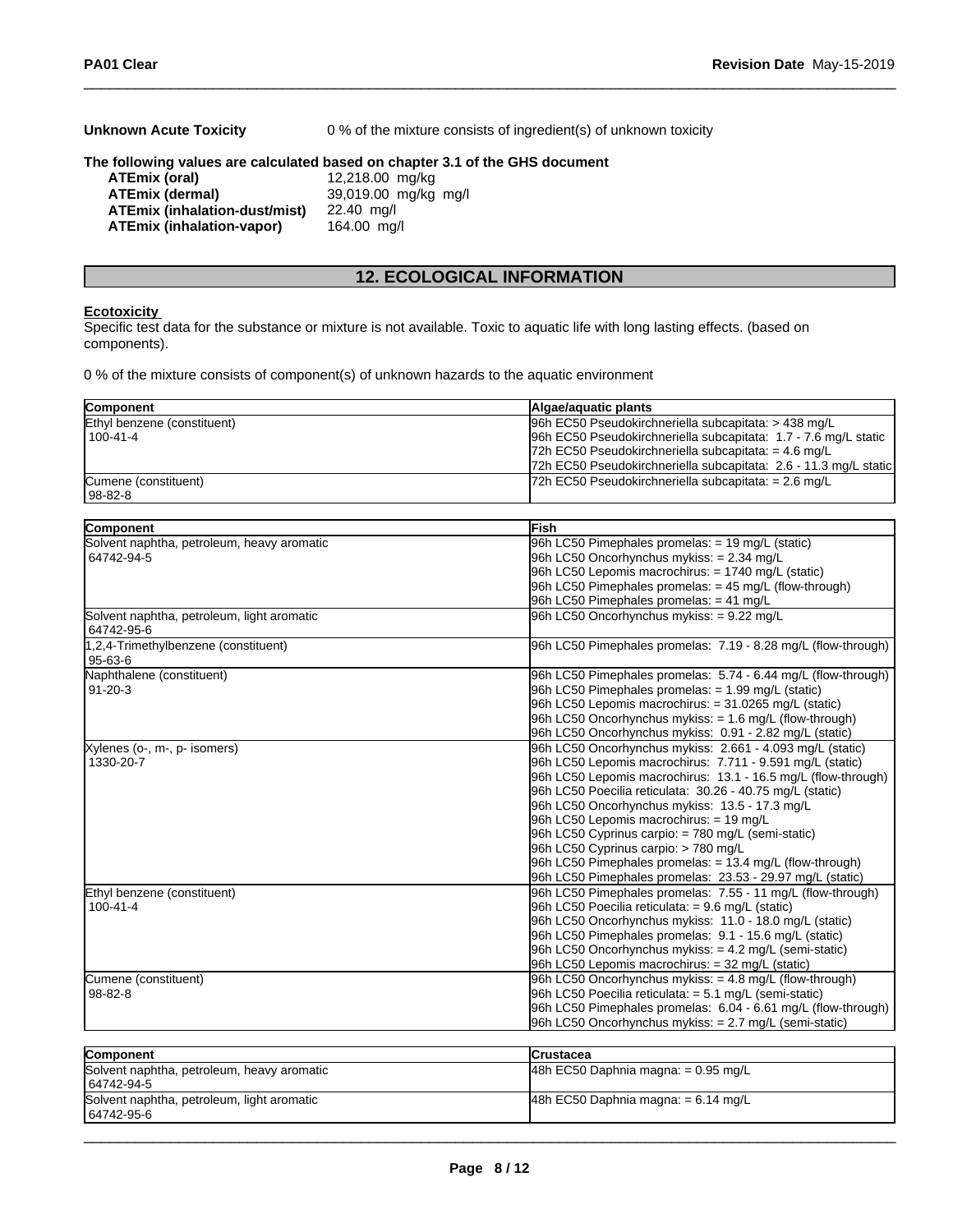| 1,2,4-Trimethylbenzene (constituent)<br>  95-63-6 | 48h EC50 Daphnia magna: $= 6.14$ mg/L                                                                                                       |
|---------------------------------------------------|---------------------------------------------------------------------------------------------------------------------------------------------|
| Naphthalene (constituent)<br>191-20-3             | 48h EC50 Daphnia magna: 1.09 - 3.4 mg/L Static<br>48h EC50 Daphnia magna: = 1.96 mg/L Flow through<br>$48h$ LC50 Daphnia magna: = 2.16 mg/L |
| Xylenes (o-, m-, p- isomers)<br>1330-20-7         | $ 48h$ EC50 water flea: = 3.82 mg/L<br>48h LC50 Gammarus lacustris: $= 0.6$ mg/L                                                            |
| Ethyl benzene (constituent)<br>100-41-4           | 48h EC50 Daphnia magna: 1.8 - 2.4 mg/L                                                                                                      |
| Cumene (constituent)<br>  98-82-8                 | 48h EC50 Daphnia magna: 7.9 - 14.1 mg/L Static<br>48h EC50 Daphnia magna: $= 0.6$ mg/L                                                      |

### **Persistence and Degradability**

No information available.

### **Bioaccumulation**

No information available

| Component                                  | <b>Partition coefficient</b> |  |
|--------------------------------------------|------------------------------|--|
| Solvent naphtha, petroleum, heavy aromatic | $2.9 - 6.1$                  |  |
| 64742-94-5                                 |                              |  |
| 1,2,4-Trimethylbenzene (constituent)       | 13.63                        |  |
| 95-63-6                                    |                              |  |
| Naphthalene (constituent)                  | 3.6                          |  |
| 91-20-3                                    |                              |  |
| Xylenes (o-, m-, p- isomers)               | $2.77 - 3.15$                |  |
| 1330-20-7                                  |                              |  |
| 2-Methylnaphthalene (constituent)          | 3.86                         |  |
| l 91-57-6                                  |                              |  |
| Ethyl benzene (constituent)                | l3.2                         |  |
| 100-41-4                                   |                              |  |
| Cumene (constituent)                       | 13.7                         |  |
| 98-82-8                                    |                              |  |

### **Other adverse effects**

No information available

г

| <b>13. DISPOSAL CONSIDERATIONS</b>                                                                    |                                                                                                                                                                                                                                                                                                                                                                                                                                                                                                                                                 |  |
|-------------------------------------------------------------------------------------------------------|-------------------------------------------------------------------------------------------------------------------------------------------------------------------------------------------------------------------------------------------------------------------------------------------------------------------------------------------------------------------------------------------------------------------------------------------------------------------------------------------------------------------------------------------------|--|
| <b>Waste treatment methods</b>                                                                        |                                                                                                                                                                                                                                                                                                                                                                                                                                                                                                                                                 |  |
| <b>Waste Disposal Methods</b>                                                                         | Contain and dispose of waste according to local regulations.                                                                                                                                                                                                                                                                                                                                                                                                                                                                                    |  |
| <b>Contaminated Packaging</b>                                                                         | Empty containers should be taken to an approved waste handling site for recycling or<br>disposal.                                                                                                                                                                                                                                                                                                                                                                                                                                               |  |
|                                                                                                       | <b>14. TRANSPORT INFORMATION</b>                                                                                                                                                                                                                                                                                                                                                                                                                                                                                                                |  |
| Note:                                                                                                 | This information is not intended to convey all specific transportation requirements relating to<br>this product. Transportation classifications may vary by container volume and may be<br>influenced by regional or country variations in regulations. Additional transportation<br>information can be found in the specific regulations for your mode of transportation. It is the<br>responsibility of the transporting organization to follow all applicable laws, regulations and<br>rules relating to the transportation of the material. |  |
| <b>DOT</b><br>UN/ID no.<br><b>Proper Shipping Name</b><br><b>Hazard Class</b><br><b>Packing Group</b> | In the U.S. and Canada, this material may be reclassified as a combustible liquid and is not<br>regulated, via surface transportation, in containers less than 119 gallons or 450 liters [per<br>49 CFR 173.150 (f)] [per Transportation of Dangerous Goods Regulations/Clear Language<br>Part 1.33].<br>UN1210<br>Printing Ink<br>3<br>Ш                                                                                                                                                                                                       |  |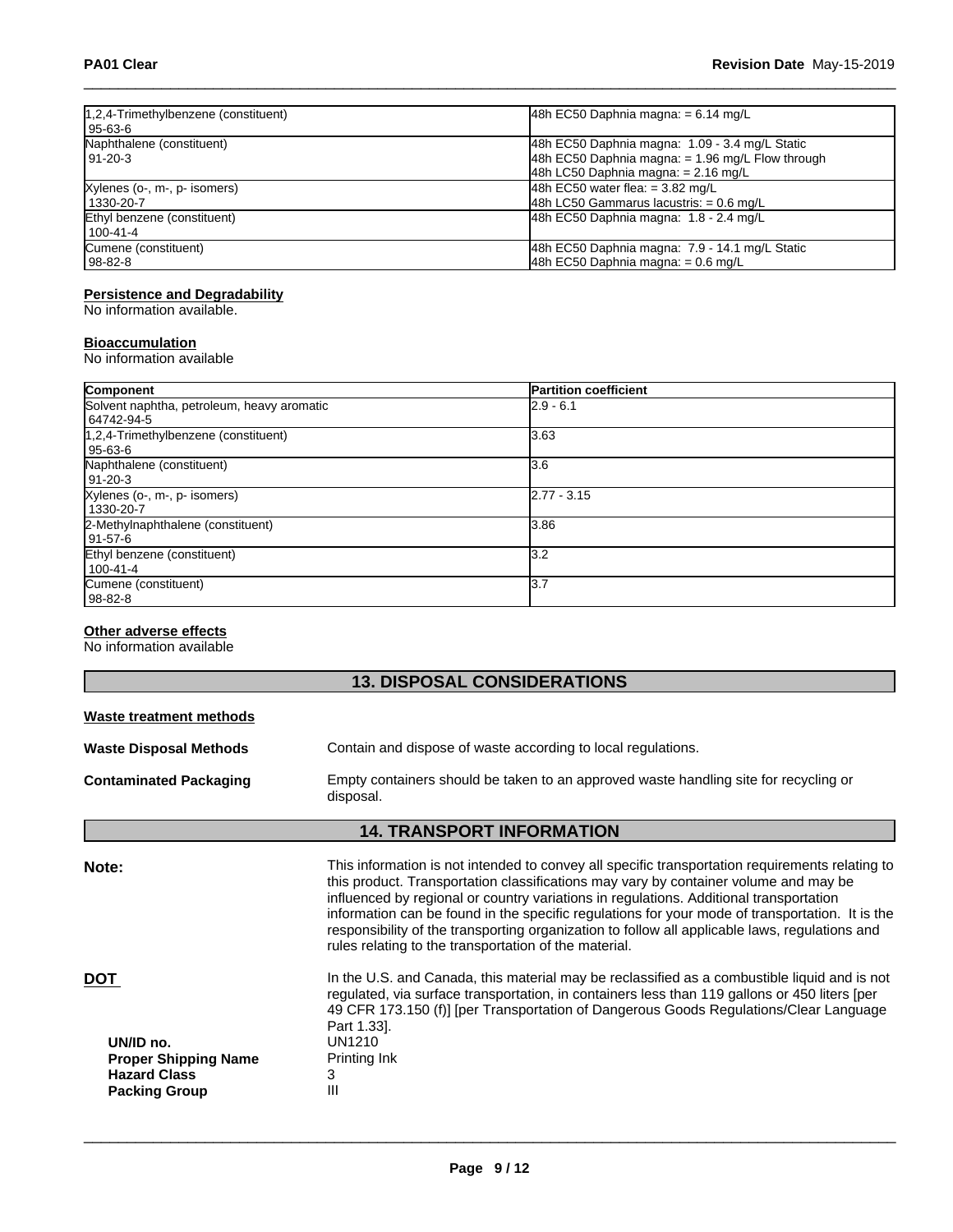# **ICAO / IATA / IMDG / IMO**

| UN/ID no.                   | UN1210       |
|-----------------------------|--------------|
| <b>Proper Shipping Name</b> | Printing Ink |
| <b>Hazard Class</b>         |              |
| <b>Packing Group</b>        | Ш            |

## **15. REGULATORY INFORMATION**

### **International Inventories**

All components are listed on the TSCA Inventory. For further information, please contact:. Supplier (manufacturer/importer/downstream user/distributor).

### **U.S. Federal Regulations**

### **SARA 313**

Section 313 of Title III of the Superfund Amendments and Reauthorization Act of 1986 (SARA). This product contains a chemical or chemicals which are subject to the reporting requirements of the Act and Title 40 of the Code of Federal Regulations, Part 372.

| <b>Component</b>                     | <b>CAS-No</b> | Weight % | SARA 313 - Threshold<br><b>Values</b> |
|--------------------------------------|---------------|----------|---------------------------------------|
| 1,2,4-Trimethylbenzene (constituent) | $95 - 63 - 6$ | - 5      | . u                                   |
| Naphthalene (constituent)            | $91 - 20 - 3$ | - 7      |                                       |
| Xylenes (o-, m-, p- isomers)         | 1330-20-7     | - 5      |                                       |
| Ethyl benzene (constituent)          | 100-41-4      |          | υ.                                    |

### **Clean Air Act,Section 112 Hazardous Air Pollutants (HAPs) (see 40 CFR 61)**

This product contains the following substances which are listed hazardous air pollutants (HAPS) under Section 112 of the Clean Air Act:.

| <b>Component</b>                           | <b>CAS-No</b>  | Weight % |
|--------------------------------------------|----------------|----------|
| Naphthalene (constituent)                  | $91 - 20 - 3$  | - 5      |
| Xylenes (o-, m-, p- isomers)               | 1330-20-7      | - 5      |
| Ethyl benzene (constituent)                | $100 - 41 - 4$ |          |
| Chlorobenzene                              | 108-90-7       | < 0.5    |
| Xylenes (o-, m-, p- isomers) (constituent) | 1330-20-7      | < 0.5    |
| Cumene (constituent)                       | $98 - 82 - 8$  | < 0.5    |

### **U.S. State Regulations**

| Component                                | <b>Massachusetts</b><br><b>Right To Know</b> |
|------------------------------------------|----------------------------------------------|
| $ 1,2,4$ -Trimethylbenzene (constituent) |                                              |
| l 95-63-6                                |                                              |
| Naphthalene (constituent)                |                                              |
| 91-20-3                                  |                                              |
| Xylenes (o-, m-, p- isomers)             |                                              |
| 1330-20-7                                |                                              |
| Ethyl benzene (constituent)              |                                              |
| l 100-41-4                               |                                              |
| Cumene (constituent)                     |                                              |
| 98-82-8                                  |                                              |

| Component                                                  | <b>Minnesota</b><br><b>Right To Know</b> |
|------------------------------------------------------------|------------------------------------------|
| $\sqrt{1,2,4}$ -Trimethylbenzene (constituent)<br> 95-63-6 |                                          |
| Naphthalene (constituent)<br>$191 - 20 - 3$                |                                          |
| Xylenes (o-, m-, p- isomers)<br>1330-20-7                  |                                          |
| Ethyl benzene (constituent)<br>100-41-4                    |                                          |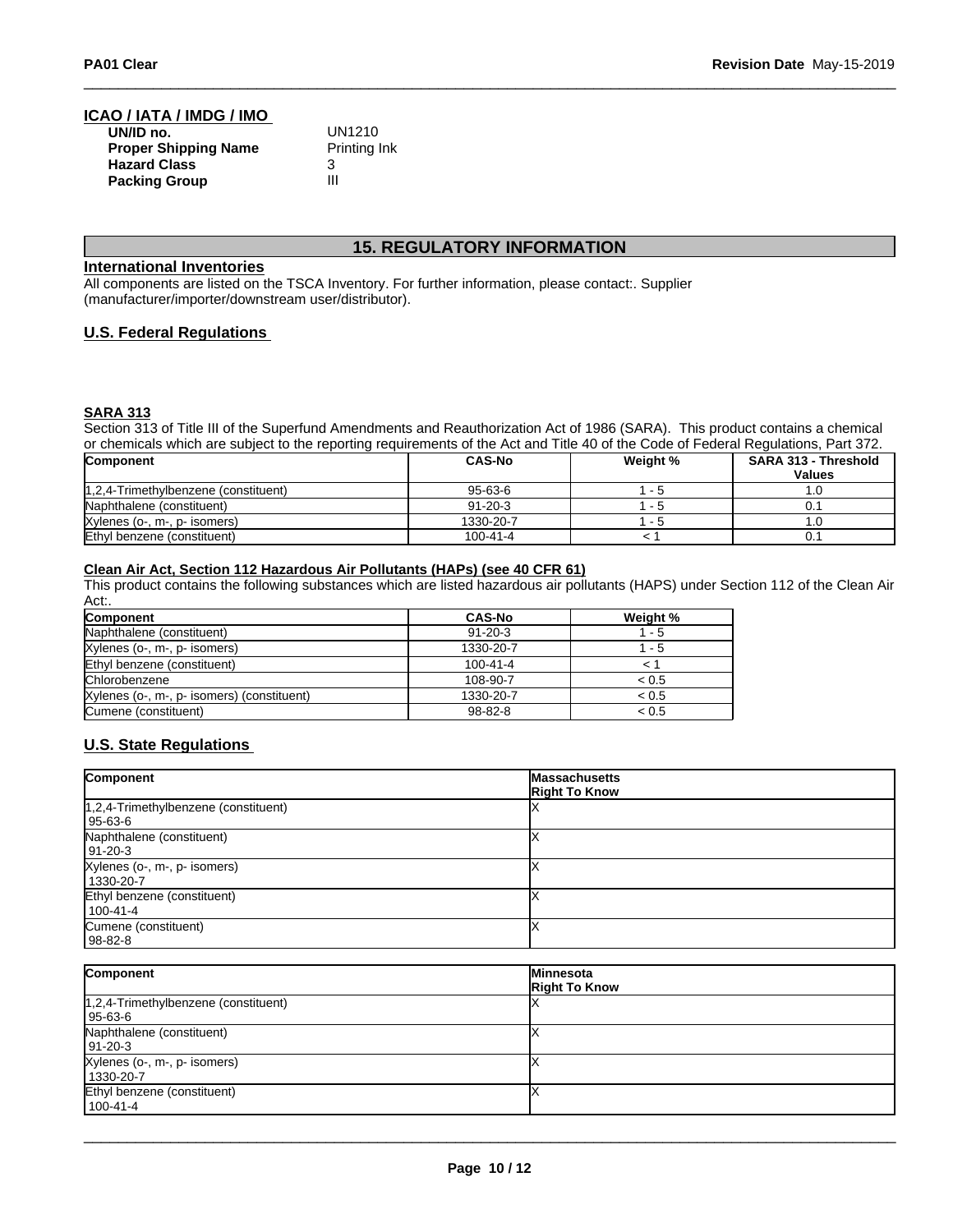| <b>ICun</b><br>בו ודו: |  |
|------------------------|--|
| 98-82-                 |  |

| Component                                         | New Jersey<br><b>Right To Know</b> |
|---------------------------------------------------|------------------------------------|
| 1,2,4-Trimethylbenzene (constituent)<br>  95-63-6 |                                    |
| Naphthalene (constituent)<br>  91-20-3            |                                    |
| Xylenes (o-, m-, p- isomers)<br>1330-20-7         |                                    |
| 2-Methylnaphthalene (constituent)<br> 91-57-6     |                                    |
| Ethyl benzene (constituent)<br>100-41-4           |                                    |
| Cumene (constituent)<br>  98-82-8                 |                                    |

| Component                                            | Pennsylvania<br><b>Right To Know</b> |
|------------------------------------------------------|--------------------------------------|
| $1,2,4$ -Trimethylbenzene (constituent)<br>l 95-63-6 |                                      |
| Naphthalene (constituent)<br>191-20-3                |                                      |
| Xylenes (o-, m-, p- isomers)<br>  1330-20-7          |                                      |
| Ethyl benzene (constituent)<br>$1100 - 41 - 4$       |                                      |
| Cumene (constituent)<br>  98-82-8                    |                                      |

### **California Prop. 65**

This product contains chemical(s) known to the State of California to cause cancer and/or to cause birth defects or other reproductive harm

| Component                   | <b>California Prop. 65</b> |
|-----------------------------|----------------------------|
| Naphthalene (constituent)   | ICarcinoɑen                |
| Ethyl benzene (constituent) | <b>ICarcinogen</b>         |
| Cumene (constituent)        | Carcinogen                 |

### **Canada**

| Component                                                | <b>INPRI - National Pollutant Release Inventory</b> |
|----------------------------------------------------------|-----------------------------------------------------|
| Solvent naphtha, petroleum, heavy aromatic<br>64742-94-5 | Part 5, Other Groups and Mixtures; Part 4 Substance |
| Solvent naphtha, petroleum, light aromatic<br>64742-95-6 | Part 5, Other Groups and Mixtures                   |
| 1.2.4-Trimethylbenzene (constituent)<br>95-63-6          | Part 5, Individual Substances; Part 4 Substance     |
| Naphthalene (constituent)<br>l 91-20-3                   | Part 1, Group A Substance; Part 4 Substance         |
| Xylenes (o-, m-, p- isomers)<br>1330-20-7                | Part 5, Isomer Groups; Part 4 Substance             |
| 2-Methylnaphthalene (constituent)<br>l 91-57-6           | <b>Part 4 Substance</b>                             |
| Ethyl benzene (constituent)<br>100-41-4                  | Part 1, Group A Substance; Part 4 Substance         |
| Cumene (constituent)<br>  98-82-8                        | Part 1, Group A Substance; Part 4 Substance         |

| <b>16. OTHER INFORMATION</b> |        |                     |                   |                            |
|------------------------------|--------|---------------------|-------------------|----------------------------|
| HMIS:                        | Health | <b>Flammability</b> | <b>Reactivity</b> | <b>Personal Protection</b> |
|                              | -      |                     |                   |                            |